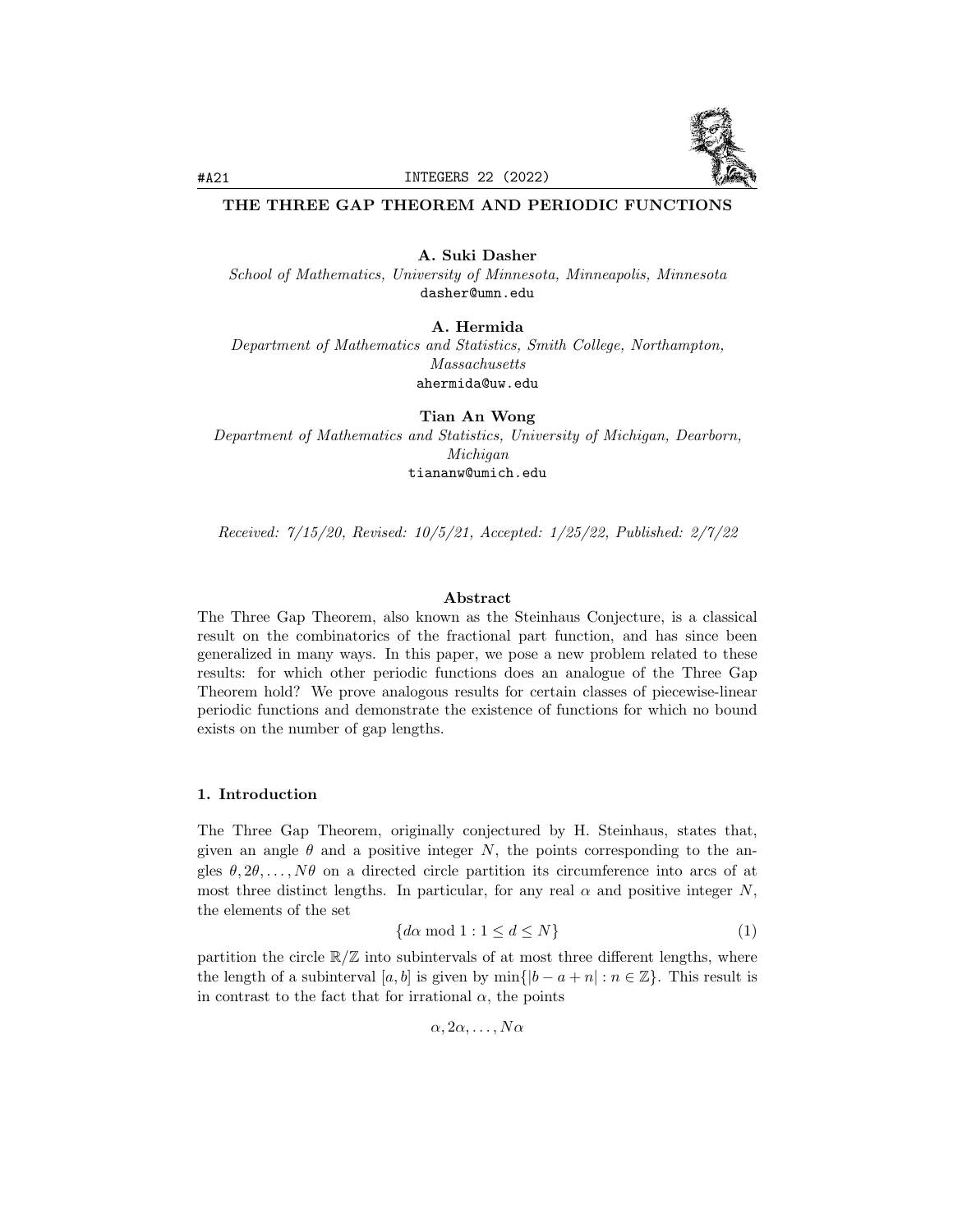taken modulo 1 become equidistributed in the circle as  $N$  tends to infinity, a wellknown result due to Weyl. Many proofs of the Three Gap Theorem have been given [6, 9, 11, 13, 14, 15, 16] and the theorem has been generalized in multiple forms, including to Riemannian manifolds [4] and ergodic theory [5, 10]. Recent works continue to generalize and produce new proofs of the theorem [2, 3, 7, 12].

Interpreting the elements in Equation (1) as values of the fractional part function

$$
frac(x) = x - \lfloor x \rfloor \tag{2}
$$

from  $\mathbb R$  to the circle  $S^1 \simeq \mathbb R/\mathbb Z$ , the Steinhaus problem can be placed in the context of a more general question: given a periodic function  $f : \mathbb{R} \to \mathbb{R}$ , does there exist a bound on the number of distinct distances between adjacent points of the set

$$
\{f(d\alpha) : 1 \le d \le N\}
$$

which is independent of  $\alpha$  and N?

Let  $G_{f,\alpha,N}$  be the set of distinct gap lengths determined by the elements of the above set (see Definition 1 for a precise description) and let  $|G_{f,\alpha,N}|$  be its cardinality. In this paper, we explore the existence of a bound on  $|G_{f,\alpha,N}|$  for various classes of periodic functions f and show that  $|G_{f,\alpha,N}|$  is indeed bounded in certain cases where f is piecewise-linear.

In our study of periodic functions f, we fix conventions by assuming  $P > 0$ is the fundamental period of f and restrict our discussion to the values of f on the interval  $[0, P)$ . To avoid pathological cases, we consider only piecewise-linear periodic functions which satisfy the following. We may partition  $[0, P)$  into finitely many disjoint intervals  $I_1, I_2, \ldots, I_\ell$  of the form  $I_i = [a_i, b_i)$  where  $a_i < b_i$  such that f is linear over each interval  $I_i$  and

$$
[0, P) = \bigsqcup_{i=1}^{\ell} I_i.
$$

We assume the ordering on the subintervals is increasing in the sense that given  $I_{i_1}$ and  $I_{i_2}$  with  $1 \leq i_1 < i_2 \leq \ell$ , the right endpoint of  $I_{i_1}$  is less than or equal to the left endpoint of  $I_{i_2}$ . We also assume the partition is maximal in the sense that for any  $I_i$  with  $1 \leq i \leq \ell$ , the function f is linear on  $I_i$  and  $I_{i+1}$ , but non-linear on  $I_i \cup I_{i+1}$ . If f is a piecewise-linear function, each  $I_i$  corresponds to a linear equation  $f_i$  in the definition of f over its fundamental domain  $[0, P)$ , so we call  $f_i$  a piece of f. The number of pieces of f is  $\ell$ , which is the minimal number of linear equations necessary to define f over  $[0, P)$ . We say that f is *injective on its fundamental domain* if it is injective on  $[0, P)$ . Our first main result is the following theorem.

**Theorem 1.** Let  $f$  be a piecewise-linear periodic function which is injective on its fundamental domain and has  $\ell$  pieces whose slopes have  $\mu$  distinct magnitudes. Then for any  $\alpha \in \mathbb{R}$  and  $N \in \mathbb{N}$ ,

$$
|G_{f,\alpha,N}| \le 3\mu + \ell.
$$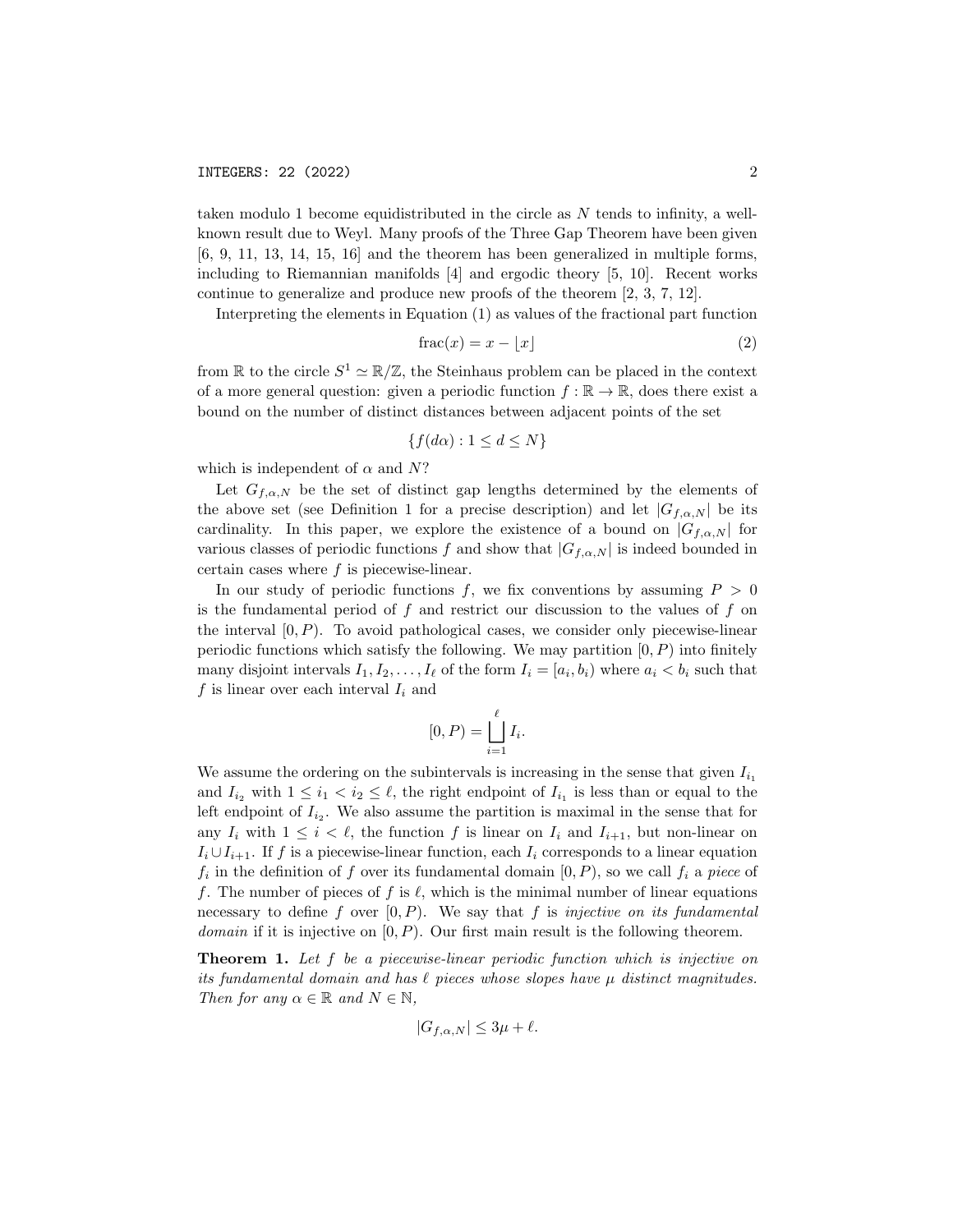For piecewise-linear periodic functions which are not injective on their fundamental domains, under some hypotheses  $|G_{f,\alpha,N}|$  is bounded (for examples, see Section 4). However, one cannot in general find a bound on  $|G_{f,\alpha,N}|$  that is dependent upon the number of pieces of  $f$  and their corresponding slopes as in the above theorem.

**Theorem 2.** For any  $n \in \mathbb{N}$ , there exists a piecewise-linear periodic function f which has two pieces and such that for some  $\alpha \in \mathbb{R}$  and some  $N \in \mathbb{N}$ ,

$$
|G_{f,\alpha,N}|>n.
$$

We prove an analogous result for certain non-linear functions using a similar method.

**Theorem 3.** Let  $f$  be a periodic function which is twice continuously differentiable and such that  $f''(0) \neq 0$ . Then for any  $n \in \mathbb{N}$ , there exists  $\alpha \in \mathbb{R}$  such that

$$
|G_{f,\alpha,n+1}| \ge n.
$$

The above three theorems lead to the question of characterizing the set of periodic functions f such that  $G_{f,\alpha,N}$  is finite for any  $\alpha$  and N, which we leave as a possible direction for future study. More generally, we observe that the perspective taken in this paper can also be applied to other generalizations of the Three Gap Theorem, as a question about the dynamics of self-maps of a given space, and the nature of such finiteness results.

We conclude this introduction with a brief summary of the paper. In Section 2 we introduce the basic definitions and notations that we require, and also extend the Three Gap Theorem to affine transformations of the fractional part function  $frac(x)$  given in Equation (2). Then in Sections 3 and 4 we study the gap length sets of piecewise-linear periodic functions that are injective and not injective on their fundamental domains, respectively, and prove Theorems 1 and 2. Finally, in Section 5 we show that gap length sets of certain non-linear periodic functions can be arbitrarily large, proving Theorem 3.

### 2. Affine Transformations

To discuss the number of distinct gap lengths of a function, we first introduce the notion of a gap length set associated to a periodic function.

**Definition 1.** Let f be a bounded periodic function. For any  $\alpha \in \mathbb{R}$  and  $N \in \mathbb{N}$ , let  $s_1, s_2, \ldots, s_n$  denote the distinct values of

$$
f(d\alpha), \quad 1 \le d \le N,
$$

indexed such that  $s_1 < s_2 < \cdots < s_n$ . Then the *gap length set* of f associated with  $\alpha$  and N is the set

$$
G_{f,\alpha,N} = \{s_1 - \inf f + \sup f - s_n\} \cup \{s_{j+1} - s_j : 1 \le j < n\},\
$$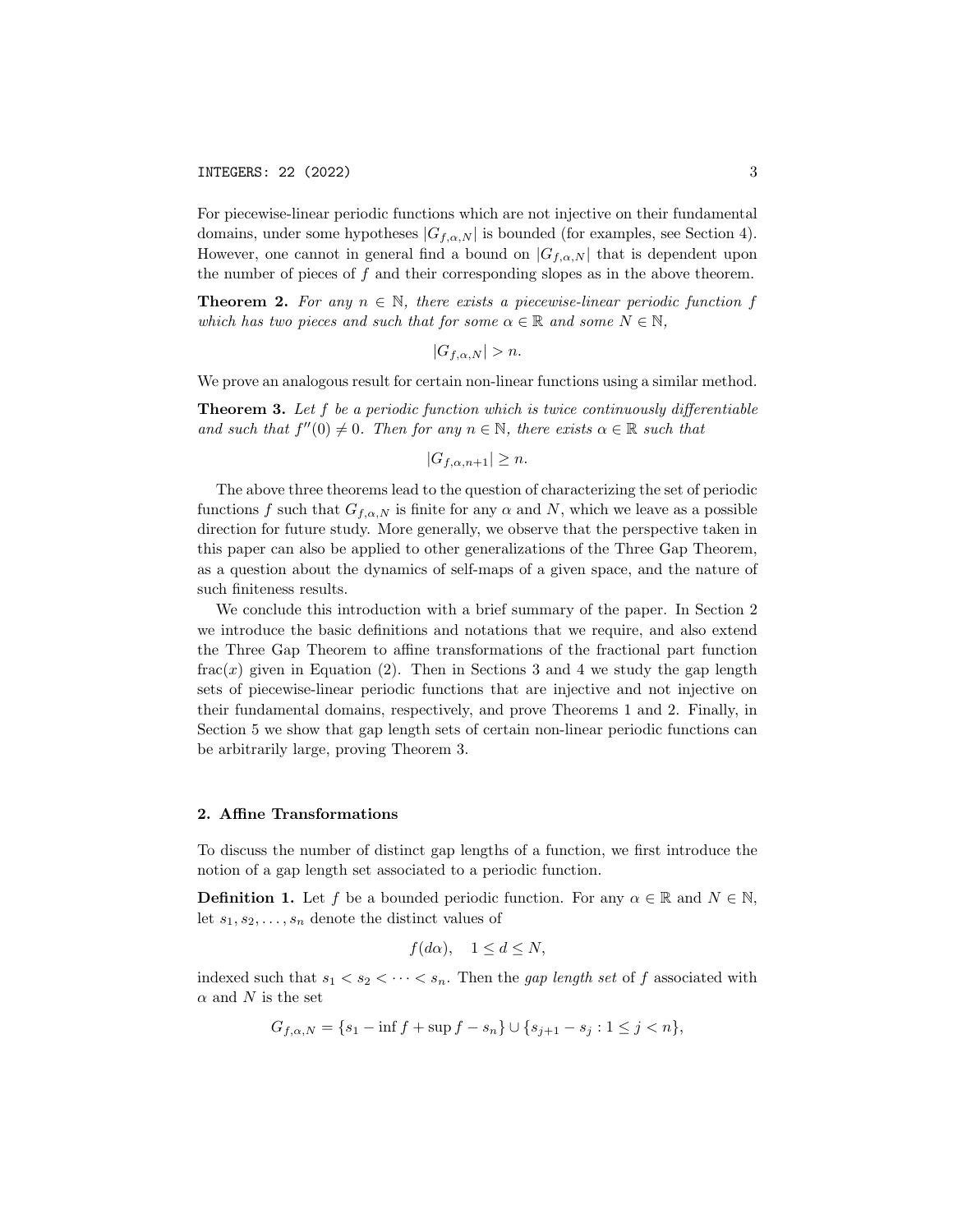the elements of which are called *gap lengths*. Additionally, let  $\beta \in \mathbb{R}$  and let  $t_1, t_2, \ldots, t_m$  denote the distinct values of

$$
f(d\alpha + \beta), \quad 1 \le d \le N,
$$

indexed such that  $t_1 < t_2 < \cdots < t_m$ . Then we define

$$
G_{f,\alpha,\beta,N} = \{t_1 - \inf f + \sup f - t_m\} \cup \{t_{j+1} - t_j : 1 \le j < m\}.
$$

**Remark 1.** It follows immediately from the definition that  $|G_{f,\alpha,N}| = |G_{f,\alpha,0,N}|$ . Furthermore, for any  $f, \alpha, \beta$ , and N we have  $|G_{f,\alpha,\beta,N}| = |G_{c_1f+c_2,\alpha,\beta,N}|$  for constants  $c_1 \neq 0$  and  $c_2$ .

To make precise the notion of adjacent points in the image of  $f$ , we introduce the following definition.

**Definition 2.** Let f be a function and let  $x_1, x_2, \ldots, x_n$  be a sequence of points in its domain. If  $f(x_i) \neq f(x_j)$  for  $1 \leq i, j \leq n$ , then  $f(x_i)$  and  $f(x_j)$  are called nearest neighbors if the set

$$
\left\{ f(x_k) : \min\{ f(x_i), f(x_j) \} \le f(x_k) \le \max\{ f(x_i), f(x_j) \}, \ 1 \le k \le n \right\}
$$

is equal to either  $\{f(x_i), f(x_j)\}\$  or  $\{f(x_1), f(x_2), \ldots, f(x_n)\}\$ . In the second case, we call the pair  $f(x_i)$  and  $f(x_j)$  extremal nearest neighbors.

A natural generalization of the Three Gap Theorem is to affine transformations of the fractional part function  $frac(x)$ . Without loss of generality, one may assume that a function has period 1 by replacing a function  $f(x)$  with period P by  $f(\frac{x}{p})$ . We may therefore restrict our attention to functions with period 1 as in the following proposition, which is a direct consequence of the Three Gap Theorem.

**Proposition 1.** Let f be a function with period 1 given by  $f(x) = mx + c$  on its fundamental domain, where  $m, c \in \mathbb{R}$ . Then for any  $\alpha, \beta \in \mathbb{R}$  and  $N \in \mathbb{N}$ ,

$$
|G_{f,\alpha,\beta,N}| \leq 3.
$$

*Proof.* If  $m = 0$  the theorem is trivially true, and we may further assume  $m > 0$  as the proof is similar for  $m < 0$ . Let  $s_1, s_2, \ldots, s_n$  denote the distinct values of

$$
frac(d\alpha + \beta), \quad 1 \le d \le N,
$$

indexed such that  $s_1 < s_2 < \cdots < s_n$ . By the Three Gap Theorem, there exist  $v_1, v_2, v_3 \in \mathbb{R}$  (not necessarily distinct) such that for each  $1 \leq j \leq n$ , we have  $s_{j+1} - s_j = v_i$  for some  $1 \le i \le 3$ , and  $s_1 - \inf$  frac + sup frac  $-s_n = v_k$  for some  $1 \leq k \leq 3$ .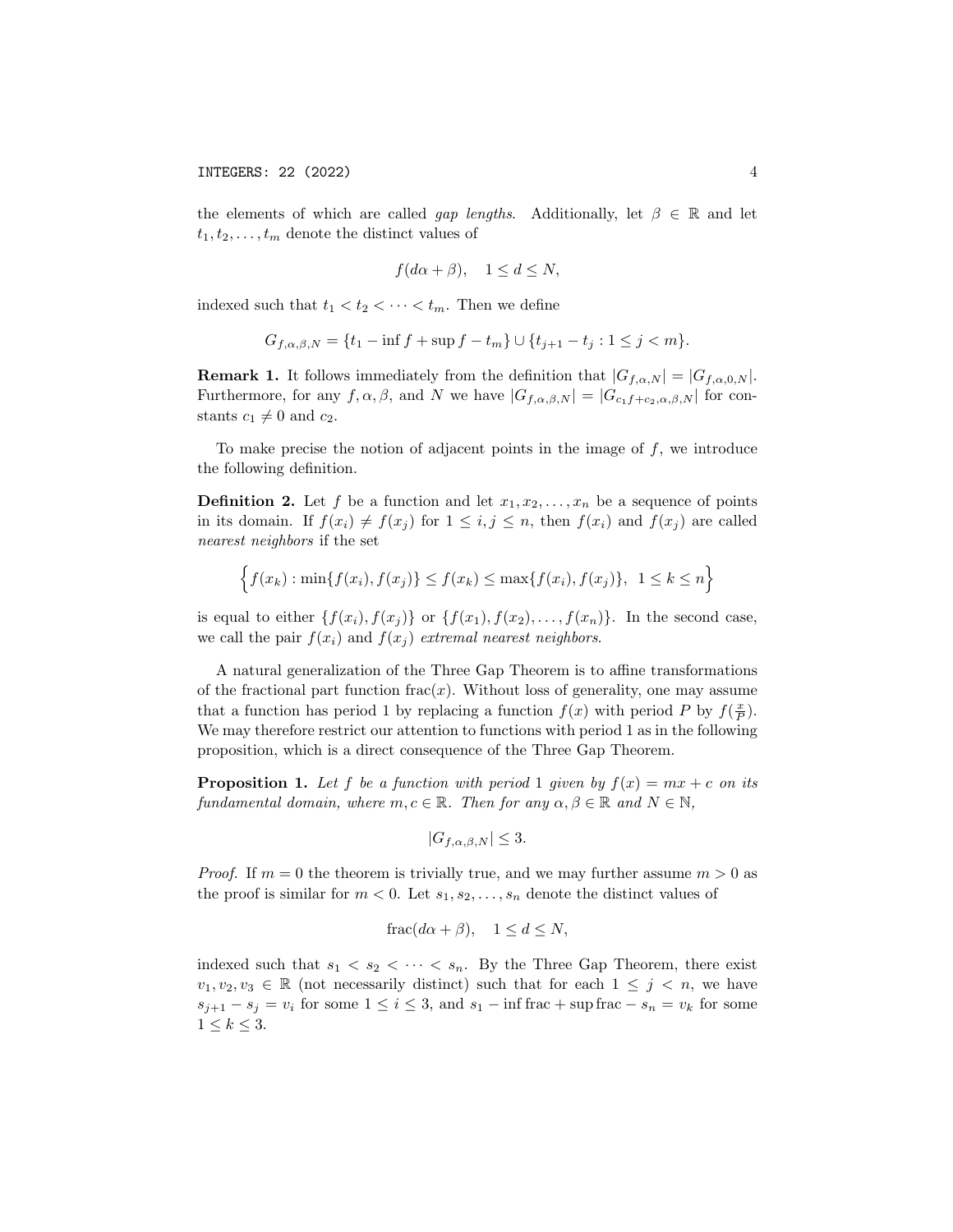The values of  $f(d\alpha + \beta)$  for all  $1 \leq d \leq N$  are of the form  $ms_i + c$  for  $1 \leq j \leq n$ . Since  $m > 0$ , the values  $ms_j + c$  are distinct and may be relabeled as  $t_j = ms_j + c$ . To determine the cardinality of  $G_{f,\alpha,\beta,N}$ , we compute  $t_{j+1} - t_j$  for  $1 \leq j \leq n$  and  $t_1$  – inf f + sup f –  $t_n$ . Since  $t_j$  and  $t_{j+1}$  are nearest neighbors,  $s_j$  and  $s_{j+1}$  must be nearest neighbors. Therefore,

$$
t_{j+1} - t_j = ms_{j+1} + c - ms_j - c = m(s_{j+1} - s_j) = mv_i
$$

for some  $1 \leq i \leq 3$ . Furthermore,  $\sup f = m \sup \text{frac} + c$  and  $\inf f = m \inf \text{frac} + c$ , so

$$
t_1 - \inf f + \sup f - t_n = m(s_1 - \inf \operatorname{frac} + \sup \operatorname{frac} - s_n) = mv_k
$$

for some  $1 \leq k \leq 3$ . This demonstrates the elements of  $G_{f,\alpha,\beta,N}$  are of the form  $mv_i$  for  $1 \leq i \leq 3$ , from which it follows that  $|G_{f,\alpha,\beta,N}| \leq 3$ .  $\Box$ 

Remark 2. Intuitively, the finiteness of the gap length set associated to a function should be independent of affine transformations, but this does not follow from a trivial change of variables. Indeed, if  $f$  is a periodic function and  $r$  is a real number, it is not necessarily true that  $G_{f(x),\alpha,N}$  and  $G_{f(x-r),\alpha,N}$  are equal, and in fact the gap length sets may be disjoint. For example, if  $\alpha = \frac{1}{4}$  and one evaluates  $\cos(x)$ at  $\alpha$ ,  $2\alpha$ ,  $3\alpha$ , then the resulting gap lengths are approximately 0.0913, 0.1459, and 1.7628. If the shifted function  $\cos(x - \frac{\pi}{2})$  is evaluated at  $\alpha, 2\alpha, 3\alpha$  as well, the gap lengths are approximately 0.2022, 0.2320, and 1.5658. This example illustrates that the hypothesis  $f''(0) \neq 0$  in Theorem 3 cannot be dropped without loss of generality by assuming the function  $f$  may be horizontally translated.

#### 3. Injective Piecewise-Linear Functions

We now turn our attention to piecewise-linear periodic functions which are injective on their fundamental domains.

**Definition 3.** Given  $\alpha \in \mathbb{R}$ ,  $N \in \mathbb{N}$ , and a piecewise-linear periodic function f, let s and s' be elements of  $\{f(d\alpha): 1 \leq d \leq N\}$  which are nearest neighbors such that  $s < s'$ . If  $s = f_i(d\alpha)$  and  $s' = f_i(d'\alpha)$  for some piece  $f_i$  of f and  $1 \leq d, d' \leq N$  such that frac $(d\alpha)$  and frac $(d'\alpha)$  are elements of  $I_i$ , then we call  $s'-s$  an *interior gap* length of the piece  $f_i$ , or more generally, of  $f$ . When this is not the case, we call  $s'-s$  a non-interior gap length. If s and s' are extremal nearest neighbors, then we call

$$
s - \inf f + \sup f - s'
$$

the extremal gap length of f.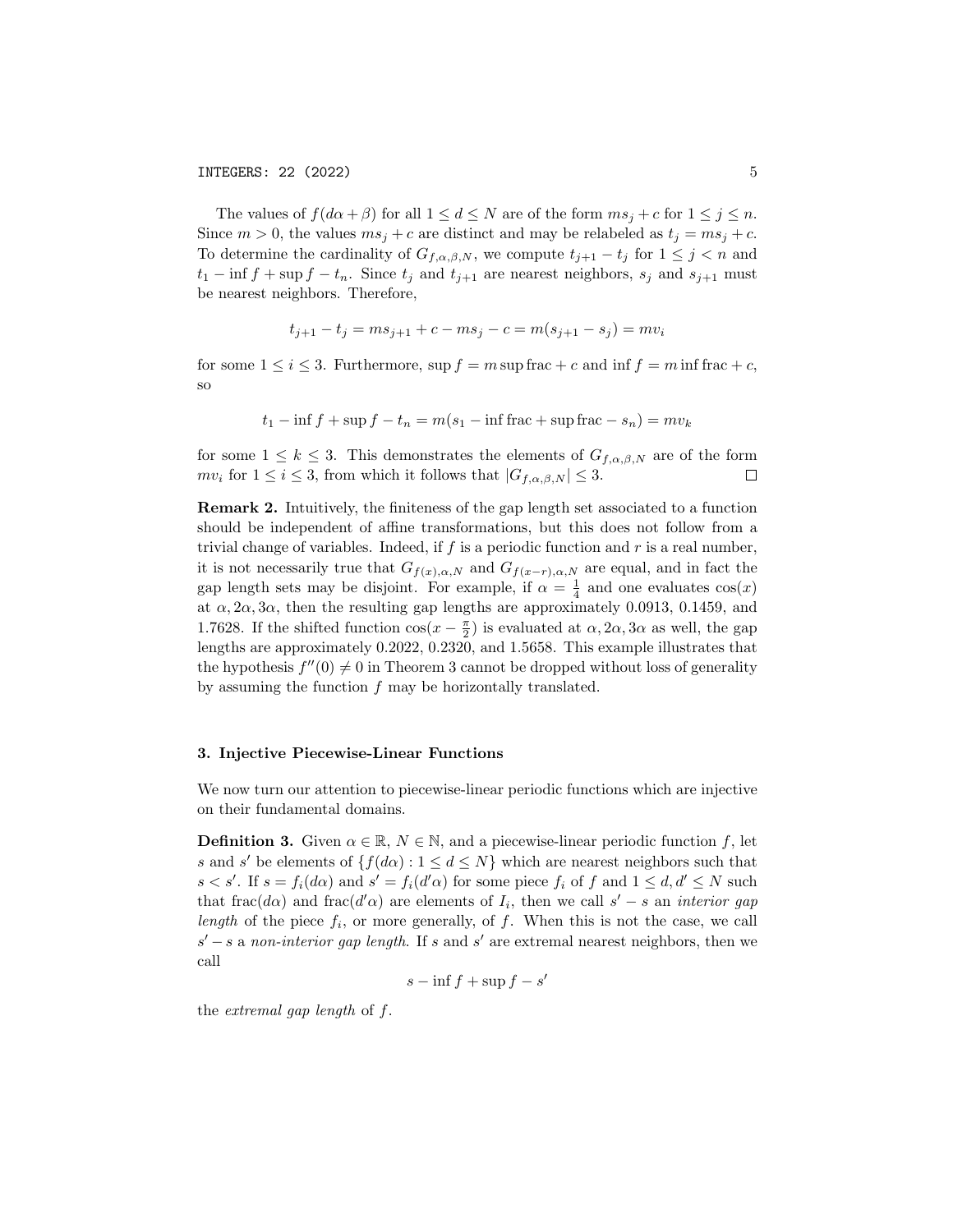By definition, there is a unique extremal gap length of f once  $\alpha$  and N are fixed. However, it is not necessarily distinct from all other gap lengths of  $f$ . Note also that a non-interior gap length is not necessarily the extremal gap length.

**Lemma 1.** Let f be a piecewise-linear periodic function with period 1 which is injective on its fundamental domain. Suppose also that f has distinct pieces  $f_1$ ,  $f_2, \ldots, f_k$  with slopes  $|m_1| = |m_2| = \cdots = |m_k| = m$  defined on subintervals  $I_1, I_2, \ldots, I_k$ , respectively, as in the discussion at the beginning of the section. Then for all  $\alpha \in \mathbb{R}$  and  $N \in \mathbb{N}$ , the union of the sets of the interior gap lengths of  $f_1, f_2$ ,  $\ldots$ ,  $f_k$  has at most three elements. In particular, each piece of f has at most three interior gap lengths.

*Proof.* Suppose that a piece of f is given by  $f_j(x) = m_j x + c_j$ . Let d and d' be distinct integers with  $1 \leq d, d' \leq N$  such that  $\text{frac}(d\alpha)$ ,  $\text{frac}(d' \alpha) \in I_j$ , and  $f(d\alpha) = f_j(d\alpha)$  and  $f(d'\alpha) = f_j(d'\alpha)$  are nearest neighbors. (Note that if no such  $d$  and  $d'$  exist, then the lemma is vacuously true.) Then by the same reasoning as in the proof of Proposition 1,  $frac(d\alpha)$  and  $frac(d'\alpha)$  are nearest neighbors. By the Three Gap Theorem there exist  $v_1, v_2, v_3 \in \mathbb{R}$  (not necessarily distinct) which are independent of  $d, d'$  such that

$$
|\operatorname{frac}(d'\alpha) - \operatorname{frac}(d\alpha)| = v_i
$$

for some  $1 \leq i \leq 3$ . Thus, we may explicitly compute the interior gap length between  $f(d\alpha)$  and  $f(d'\alpha)$  as

$$
|f_j(d'\alpha) - f_j(d\alpha)| = |m_j \operatorname{frac}(d'\alpha) + c_j - m_j \operatorname{frac}(d\alpha) - c_j|
$$
  

$$
= |m_j(\operatorname{frac}(d'\alpha) - \operatorname{frac}(d\alpha))|
$$
  

$$
= |m_j| |\operatorname{frac}(d'\alpha) - \operatorname{frac}(d\alpha)|
$$
  

$$
= |m_j|v_i
$$
  

$$
= mv_i.
$$

This gap length is independent of the choice of  $j$ , which concludes the proof.  $\Box$ 

We may now prove the general statement for piecewise-linear periodic functions that are injective on their fundamental domains.

*Proof of Theorem 1.* The maximal number of gap lengths of  $f$  is achieved when the maximal number of both interior gap lengths and non-interior gap lengths is achieved, so we may simply count the possibilities to determine an upper bound for the cardinality of the gap length set. By Lemma 1, the interior gap lengths of pieces whose slopes have a common magnitude are all members of the same set which has at most three elements. Therefore, the maximal number of distinct interior gap lengths from all pieces of f is  $3\mu$ . There are at most  $\ell$  gap lengths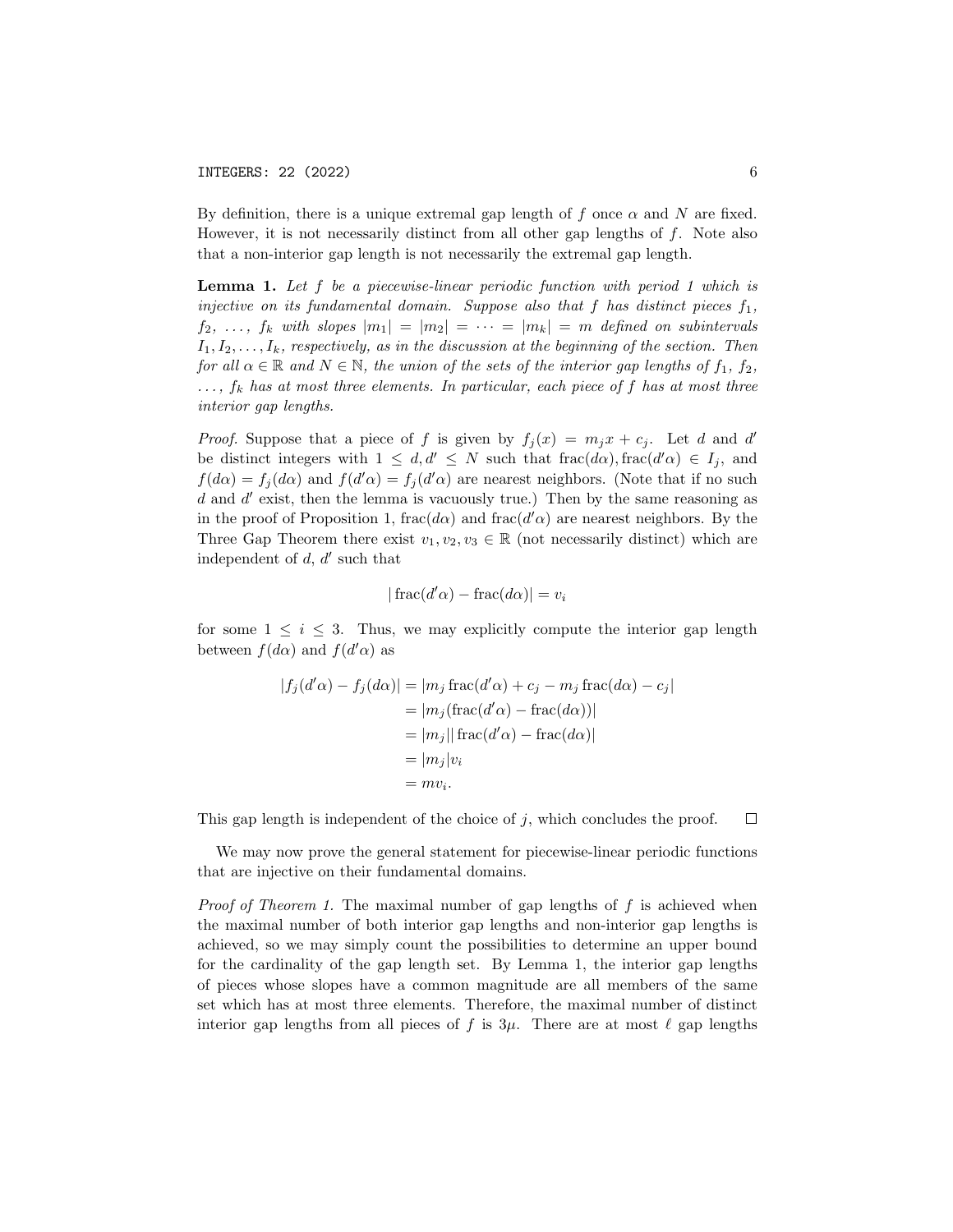between nearest neighbors of the form  $f(d\alpha) = f_i(d\alpha)$  and  $f(d'\alpha) = f_j(d'\alpha)$  for some  $1 \leq d, d' \leq N$  such that  $\text{frac}(d\alpha) \in I_i$  and  $\text{frac}(d'\alpha) \in I_j$  for  $i \neq j$ . Adding the number of possibilities yields an upper bound of  $3\mu + \ell$ .  $\Box$ 

The above bound is sharp, but in special cases may be tightened. For example, if  $f$  satisfies the hypotheses of Theorem 1, is monotonic on its fundamental domain, and the slopes of its pieces  $f_1$  and  $f_\ell$  are equal, then  $|G_{f,\alpha,N}| \leq 3\mu + \ell - 1$ . To see this, observe that the maximal number of gap lengths of  $f$  is achieved when the maximal number of both interior gap lengths and non-interior gap lengths occur. We shall demonstrate that in this case, the extremal gap length is equal to an interior gap length, thus tightening the bound by 1.

Let the first and last pieces of f be given by  $f_1(x) = mx + c_1$  and  $f_{\ell}(x) = mx + c_{\ell}$ , and let  $\alpha$  and N be numbers such that the maximal number of distinct gap lengths of f is realized. Let q be the periodic function with the same fundamental domain as f, defined by a single piece  $g(x) = mx + c_1$ . Observe that the interior gap lengths of  $f_1, f_\ell$ , and g are equal. If  $f_1$  has three distinct interior gap lengths, then so must  $g$ , in which case the extremal gap length of  $g$  is equal to one of its interior gap lengths by Proposition 1. Thus, it suffices to show that the extremal gap lengths of  $f$  and  $g$  are equal, which follows from the fact that vertical translation preserves distances. More explicitly, let  $s_1 < \cdots < s_n$  and  $t_1 < \cdots < t_n$  denote the distinct values of  $f(k\alpha)$  and  $g(k\alpha)$ , respectively, for  $1 \leq k \leq N$ . Observe that if f is increasing, then  $s_1 = t_1$ , inf  $f = \inf g$ ,  $s_n = t_n - c_1 + c_\ell$ , and  $\sup f = \sup g - c_1 + c_\ell$ . Similarly, if f is decreasing, then  $s_n = t_n$ , sup  $f = \sup g$ ,  $s_1 = t_1 + c_1 - c_\ell$ , and inf  $f = inf g + c_1 - c_\ell$ . In either case, sup  $f - s_n = \sup g - t_n$  and  $s_1 - inf f = t_1 - inf g$ , so sup  $f - s_n + s_1 - \inf f = \sup g - t_n + t_1 - \inf g$ , and thus the extremal gap lengths of  $f$  and  $g$  are equal.

The simplest illustration of this tightened bound is the Three Gap Theorem itself. Note that a tighter bound does not necessarily hold for functions which are not monotonic on their fundamental domains. Consider, for example, the periodic function f whose definition on its fundamental domain  $[0, 1)$  is

$$
f(x) = \begin{cases} x+1 & 0 \le x < \frac{3}{4} \\ x-\frac{1}{2} & \frac{3}{4} \le x < 1 \end{cases}
$$

and let  $\alpha = \frac{\pi}{16}$  and  $N = 7$ . Then one may compute  $|G_{f,\alpha,N}| = 5$ .

# 4. Arbitrary Piecewise-Linear Functions

In this section we turn our attention to piecewise-linear functions which are not injective on their fundamental domains. A simple example is the triangle wave, given by the function  $f(x) = [x]$ , which returns the distance from x to the nearest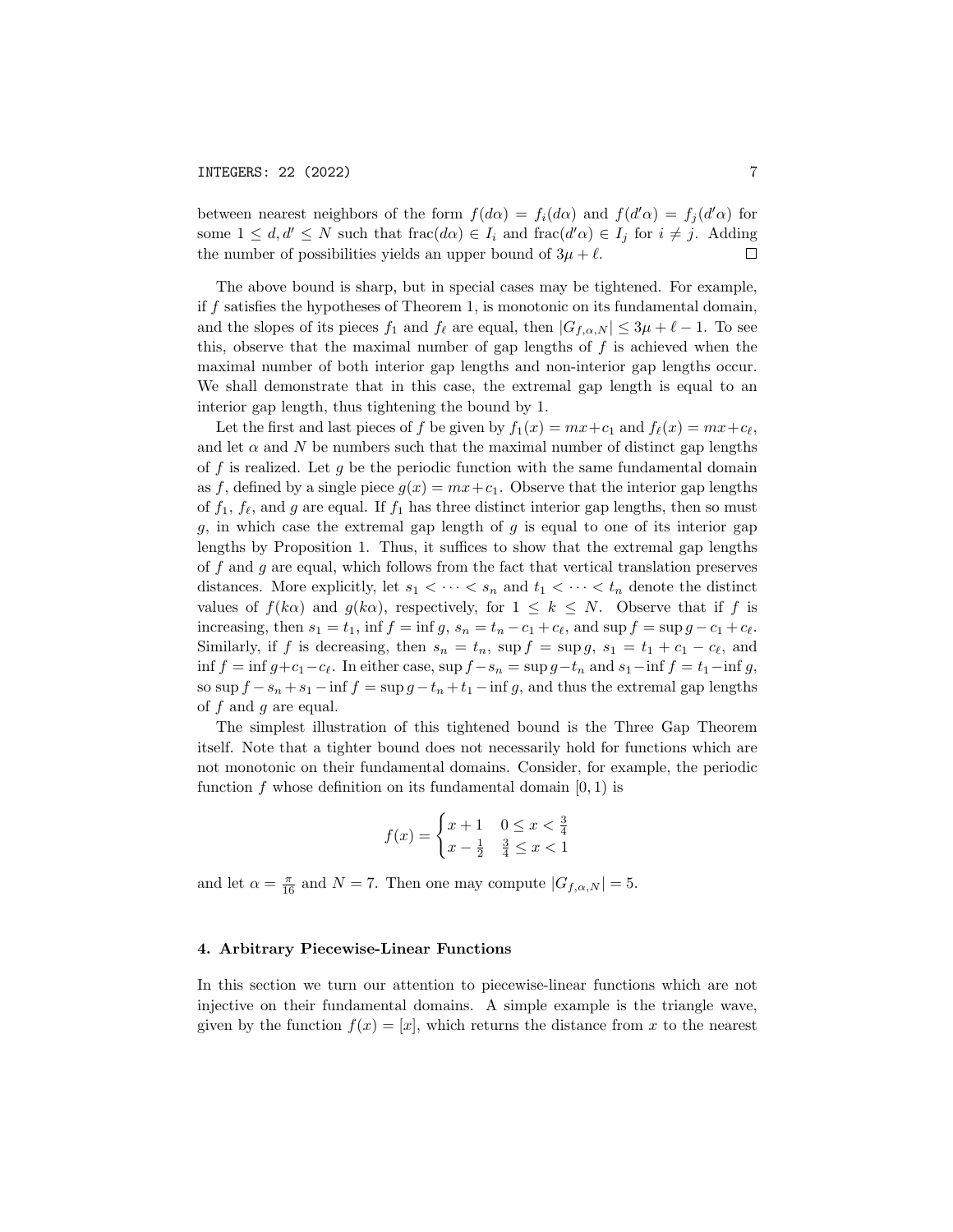integer. The analogue of the Three Gap Theorem for the triangle wave, due to H. Don [8, Theorem 2], states that  $2 \leq |G_{f,\alpha,N}| \leq 4$ . For functions with pieces whose slopes do not have the same magnitude, one may consider the gap lengths formed over intervals on which a function is not injective by recalling the following result due to P. Alessandri and V. Berthé [1, Theorem 18].

**Lemma 2.** Let  $\alpha \in (0,1)$  be irrational, let  $\beta \in \mathbb{R}$  be non-zero, and let  $N \in \mathbb{Z}$  be non-zero. Then the elements of

$$
\{\operatorname{frac}(d\alpha)\}\cup\{\operatorname{frac}(d\alpha+\beta)\}\
$$

for  $d = 0, \ldots, N$  partition the circle into a finite number of intervals whose lengths take at most five distinct values.

The result immediately extends to all real  $\alpha$ , which we use in the proof of the following proposition.

**Proposition 2.** Let f be a periodic function defined on its fundamental domain by

$$
f(x) = \begin{cases} x & 0 \le x < \kappa \\ x - \beta & \kappa \le x < 1 \end{cases}
$$

where  $0 < \beta \leq \kappa < 1$ . Then for any  $\alpha \in \mathbb{R}$  and  $N \in \mathbb{N}$ , we have  $|G_{f,\alpha,N}| \leq 10$ .

*Proof.* Partition [0, 1) into  $I_1 = [0, \kappa)$  and  $I_2 = [\kappa, 1)$ , which correspond to the pieces  $f_1(x) = x$  and  $f_2(x) = x - \beta$ , respectively. Then the image of f may be expressed as the disjoint union

$$
U_1 \sqcup U_2 \sqcup U_{12} \coloneqq \bigl(f(I_1) \setminus f(I_2)\bigr) \sqcup \bigl(f(I_2) \setminus f(I_1)\bigr) \sqcup \bigl(f(I_1) \cap f(I_2)\bigr).
$$

The maximal number of gap lengths of  $f$  is achieved when in each of the intervals in the above partition of  $f([0, 1))$ , the maximal number of gap lengths occur. In this case, there are at most two distinct gap lengths between nearest neighbors s and s' where  $s \in U_{12}$  and  $s' \in U_i$  for  $i = 1, 2$ . Thus, the proof reduces to a matter of counting the number of possible gap lengths between nearest neighbors  $s$  and  $s'$ in the cases where (i)  $s, s' \in U_{12}$  and (ii)  $s, s' \in U_i$  or  $s \in U_1$  and  $s' \in U_2$ .

In the case where  $s, s' \in U_{12}$ , then s and s' are of the form of the points in Theorem 2, so the interval between them may have one of at most five lengths. (Note that by assuming the maximal number of gap lengths have occurred, s and  $s'$  are necessarily non-extremal nearest neighbors.) Similarly, the distance between nearest neighbors  $s, s' \in U_i$  is an interior gap length of  $f_i$ , so it follows from Lemma 1 that the interval between them may have one of at most three lengths.

It remains only to consider nearest neighbors s and s' where  $s \in U_1$  and  $s' \in U_2$ . If the maximal number of gap lengths occur over each interval in the given partition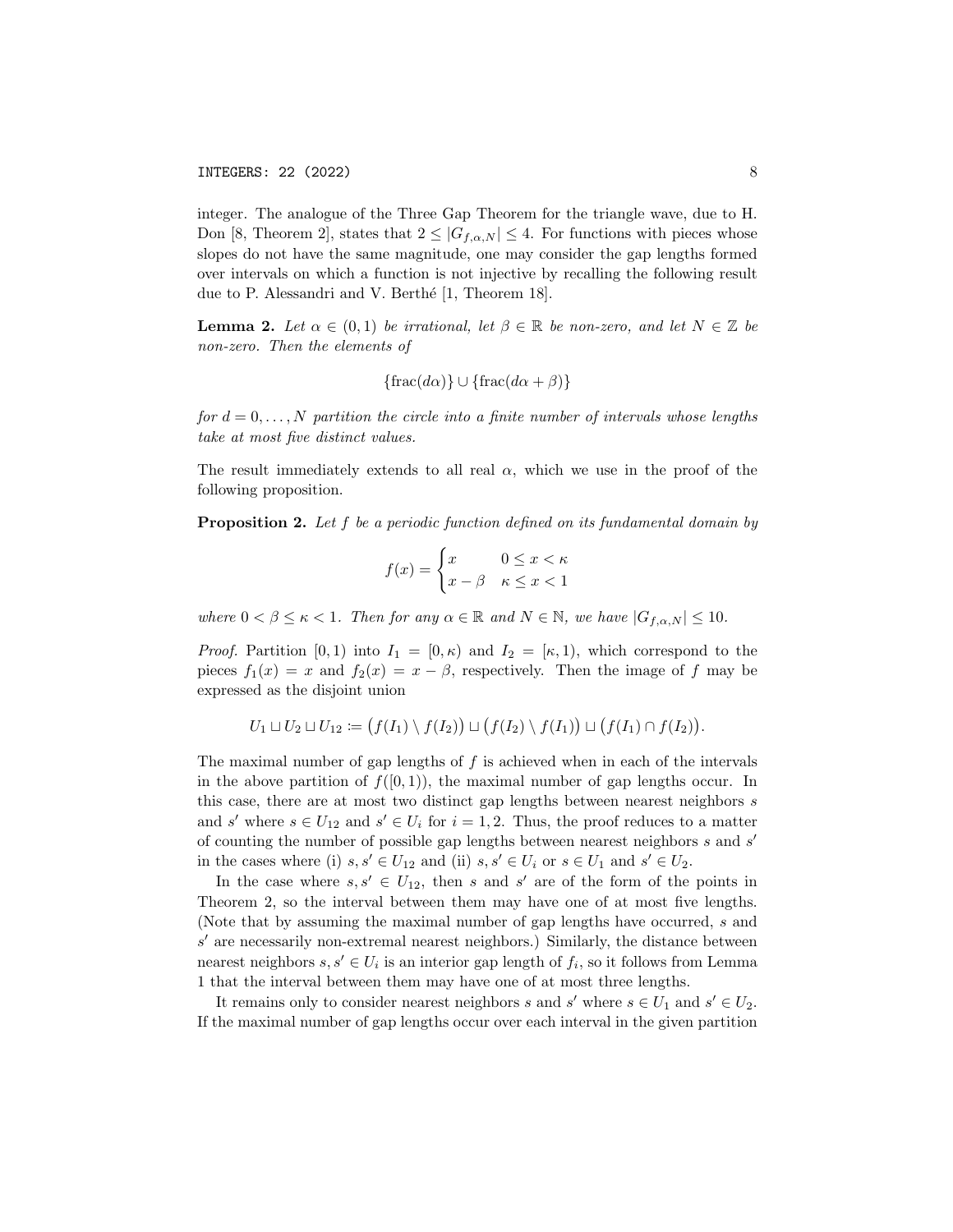of  $f([0,1))$ , then if there exists a gap length between nearest neighbors  $s \in U_1$  and  $s' \in U_2$ , it is necessarily the extremal gap length of f. By a similar argument as given after the proof of Theorem 1, the extremal gap length of  $f$  is a possible interior gap length. Adding the possibilities yields a total of at most ten distinct  $\Box$ gap lengths.

Though the above results give examples of functions with gap length sets with bounded cardinalities, there does not exist an analogue of Theorem 1 for arbitrary piecewise-linear periodic functions, even for those with only two pieces. For any  $n \in \mathbb{N}$ , a piecewise-linear periodic function f with two pieces may be constructed such that for judiciously chosen  $\alpha \in \mathbb{R}$  and  $N \in \mathbb{N}$ , the cardinality of  $G_{f,\alpha,N}$  exceeds n. We illustrate this in the following proof.

*Proof of Theorem 2.* Let  $n \in \mathbb{N}$  and let N be an even natural number greater than 4 such that  $n < \frac{N}{2} - 1$ . Let  $0 < \varepsilon < \frac{2}{N-4}$  and let f be the periodic function defined by

$$
f(x) = \begin{cases} x & 0 \le x \le \frac{1}{2} \\ (1+\varepsilon)x - \frac{1+\varepsilon}{2} & \frac{1}{2} < x < 1 \end{cases}
$$

on its fundamental domain. Then for  $\alpha = \frac{1}{N}$ , the first  $\frac{N}{2}$  terms and the last term of the sequence  $\alpha, 2\alpha, ..., N\alpha$  are evaluated by the piece  $f_1(x) = x$  and the remaining terms are evaluated by  $f_2(x) = (1+\varepsilon)x - \frac{1+\varepsilon}{2}$ . For all integers a satisfying  $2 \le a \le \frac{N}{2} - 1,$ 

$$
\frac{a-1}{N} + \frac{(a-1)\varepsilon}{N} < \frac{a}{N}.
$$

This inequality shows that the sequence of images  $f(\alpha)$ ,  $f(2\alpha)$ , ...,  $f(N\alpha)$  is rearranged in increasing order as

$$
0, \frac{1}{N}, \frac{1}{N} + \frac{\varepsilon}{N}, \frac{2}{N}, \frac{2}{N} + \frac{2\varepsilon}{N}, \dots, \frac{\frac{N}{2} - 1}{N}, \frac{\frac{N}{2} - 1}{N} + \frac{(\frac{N}{2} - 1)\varepsilon}{N}, \frac{\frac{N}{2}}{\frac{2}{N}}.
$$

A subset of the gap lengths may be calculated by taking the differences of consecutive terms in the sequence which are of the form  $\frac{k}{N}$ ,  $\frac{k}{N} + \frac{k\varepsilon}{N}$  for  $1 \leq k \leq \frac{N}{2} - 1$ . This yields  $\frac{N}{2} - 1$  distinct gap lengths:

$$
\frac{\varepsilon}{N}, \frac{2\varepsilon}{N}, \dots, \frac{\left(\frac{N}{2} - 1\right)\varepsilon}{N}.
$$

Since  $\frac{N}{2} - 1 > n$ , we conclude that  $|G_{f,\alpha,N}| > n$ .

# 5. Non-Linear Functions

Using a method similar to that in the proof of Theorem 2, one can show that a bound on the cardinality of the gap length set does not exist for certain periodic functions,

 $\Box$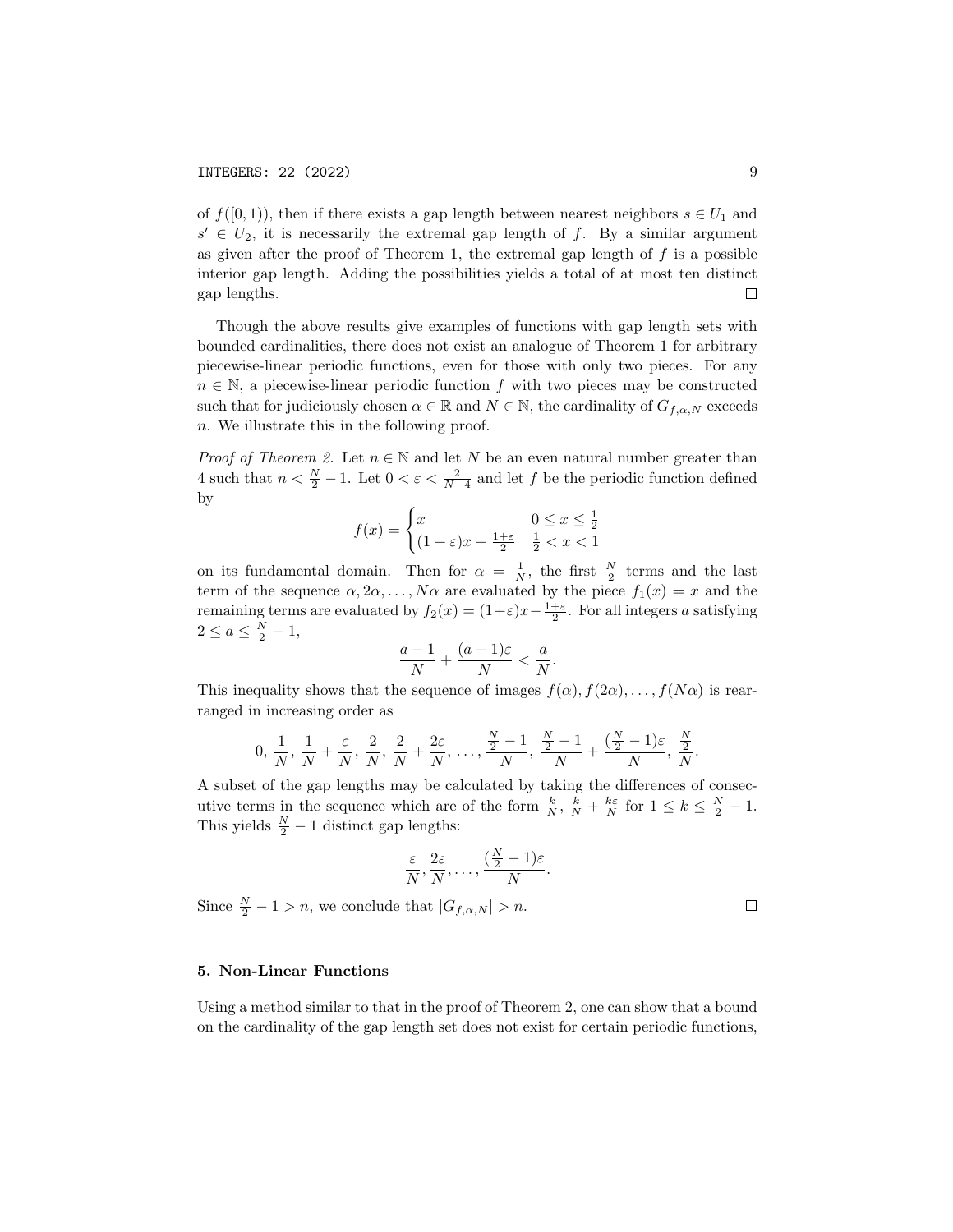for example,  $sin(x)$ , even if such a function is restricted to a domain on which it is injective. We prove this for a class of functions satisfying mild hypotheses.

*Proof of Theorem 3.* Let f be a  $C^2$  function with period P such that  $f''(0) \neq 0$ , and let

$$
\mathcal{I} = \inf\{P \ge x \ge 0 : f''(x) = 0\}.
$$

By continuity of  $f''$ , the preimage of  $\{0\}$  under  $f''$  is a closed set, so

$$
(f'')^{-1}(\{0\}) \cap [0, P] = \{P \ge x \ge 0 : f''(x) = 0\}
$$

is compact and thus contains its infimum. It follows from  $f''(0) \neq 0$  that  $\mathcal{I} \neq 0$ . Since  $f''$  is continuous,  $f''(x) \neq 0$  for  $x \in [0, \mathcal{I}]$  implies  $f''$  is either positive or negative on  $[0, \mathcal{I}]$ , so  $f'$  is strictly monotone and thus injective when restricted to  $[0, \mathcal{I}]$ . Now let

$$
\mathcal{I}' = \inf \{ \mathcal{I} \ge x \ge 0 : f'(x) = 0 \}.
$$

By the argument above,  $\mathcal{I}'$  is contained in the compact set  $(f')^{-1}(\{0\}) \cap [0,\mathcal{I}]$ . Since f' is injective and continuous on  $[0, \mathcal{I}]$ , if  $\mathcal{I}' = 0$  then f' is either positive or negative on  $[0, \mathcal{I}]$ , and if  $\mathcal{I}' \neq 0$ , then f' is either positive or negative on  $[0, \mathcal{I}']$ . This implies f is strictly monotone and thus injective on  $[0, \mathcal{I}]$  or  $[0, \mathcal{I}']$ , respectively.

Given any  $n \in \mathbb{N}$ , let  $\alpha = \frac{\mathcal{I}}{n+1}$  if  $\mathcal{I}' = 0$  or  $\alpha = \frac{\mathcal{I}'}{n+1}$  if  $\mathcal{I}' \neq 0$ . Since the restriction of f to  $[0, \mathcal{I}]$  or  $[0, \mathcal{I}']$ , respectively, is injective, the points

$$
f(\alpha), f(2\alpha), \ldots, f((n+1)\alpha)
$$

are distinct and in either ascending or descending order, which implies

$$
\{|f((k+1)\alpha) - f(k\alpha)| : 1 \le k \le n\} \subset G_{f,\alpha,n+1}.
$$

Now, the gap lengths in this subset are values of the function  $|f((x+1)\alpha)-f(x\alpha)|$ . The derivative

$$
\alpha f'((x+1)\alpha) - \alpha f'(x\alpha)
$$

of  $f((x+1)\alpha) - f(x\alpha)$  is non-zero for  $x \in [0,n]$  since f' is injective on its restricted domain, so by continuity,  $\alpha f'((x+1)\alpha) - \alpha f'(x\alpha)$  is either positive or negative on [0, n]. This implies  $f((x+1)\alpha) - f(x\alpha)$  on [0, n] is strictly monotone and either positive or negative since f is strictly monotone on [0, I]. Thus,  $|f((x+1)\alpha)-f(x\alpha)|$ is injective on  $[0, n]$ . In particular, the values of

$$
|f((k+1)\alpha) - f(k\alpha)|, \qquad 1 \le k \le n,
$$

are distinct and therefore  $|G_{f,\alpha,n+1}| \geq n$ .

Acknowledgements. The authors acknowledge the support of the Center for Women in Mathematics, Smith College. The authors thank Sarah Brauner for feedback on the manuscript, Andrew O'Desky for crucial suggestions, and the referee for comments improving the main results and exposition of the paper. The third named author also thanks Manish Mishra for suggesting this problem.

 $\Box$